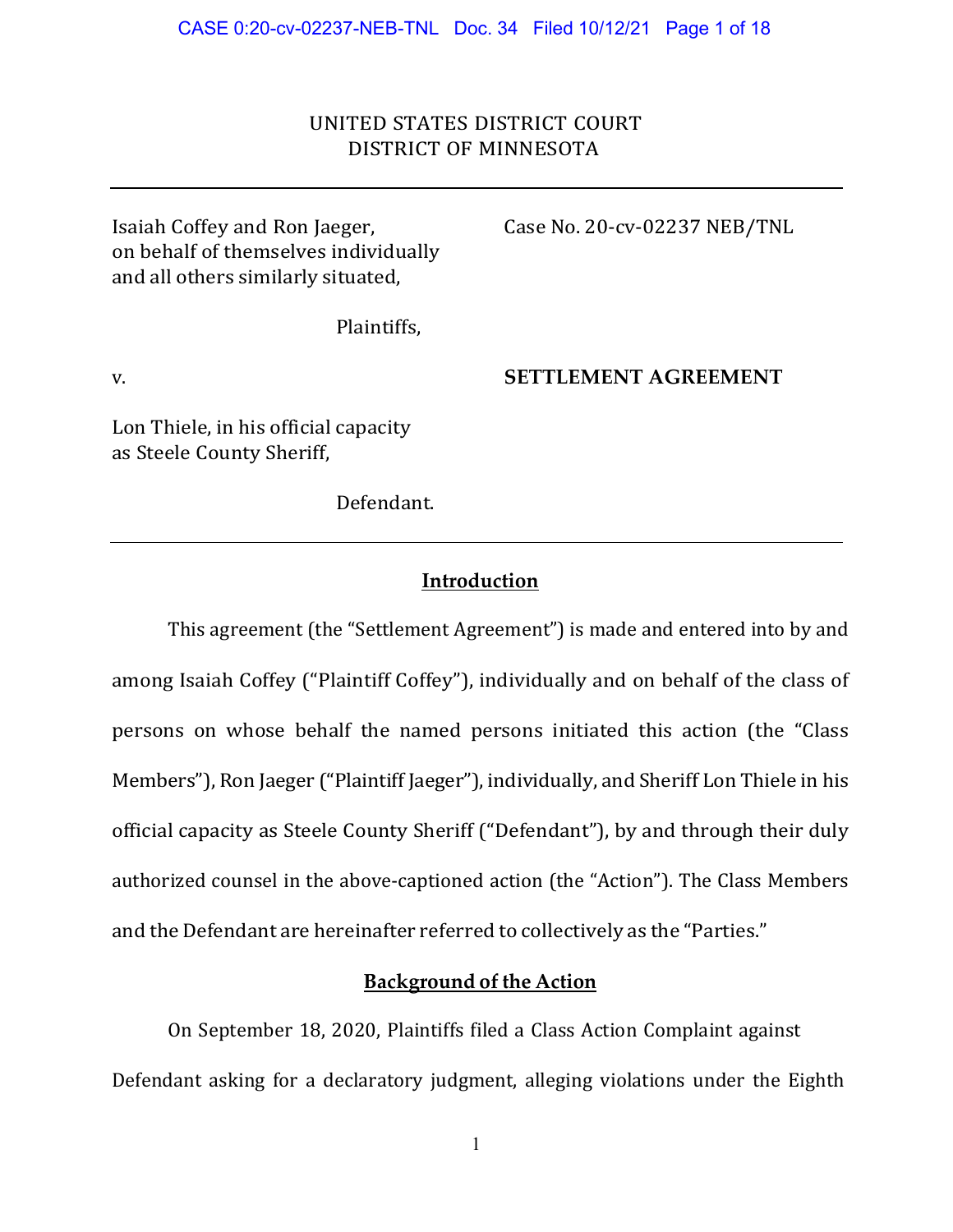#### CASE 0:20-cv-02237-NEB-TNL Doc. 34 Filed 10/12/21 Page 2 of 18

and Fourteenth Amendments and Minn. Stat. § 641.12, subd. 3, by failing to make a determination whether Plaintiffs and Class Members qualified for a waiver of confinement fees assessed by the Steele County Detention Center. Defendant denied Plaintiffs' allegations and asserted several affirmative defenses.

The Parties exchanged Rule 26(a)(1) disclosures, written discovery, and produced documents, providing Plaintiffs with the necessary information to address settlement. The material terms of a preliminary settlement agreement were ultimately reached July 13, 2021 and approved by the Steele County Board on July 27, 2021.

Plaintiffs believe the Action has merit. However, Plaintiffs and their counsel recognize and acknowledge the expense and length of continued proceedings necessary to prosecute the Action against Defendant through trial and appeal. Plaintiffs and their counsel have also taken into account the uncertain outcome, risk and delay inherent in any litigation, especially in complex actions such as this one, the strengths and weaknesses of the claims and defenses asserted in the Action, and the benefits conferred on the Class Members by the expeditious settlement of the Action. Plaintiffs' attorneys (hereinafter referred to as "Class Counsel") have determined that the terms of the settlement set forth in this Settlement Agreement is in the best interests of the Plaintiffs and the proposed Class Members.

The Defendant believes that the Action lacks substantial merit. Defendant does not concede Plaintiffs' claims established constitutional violations or violations of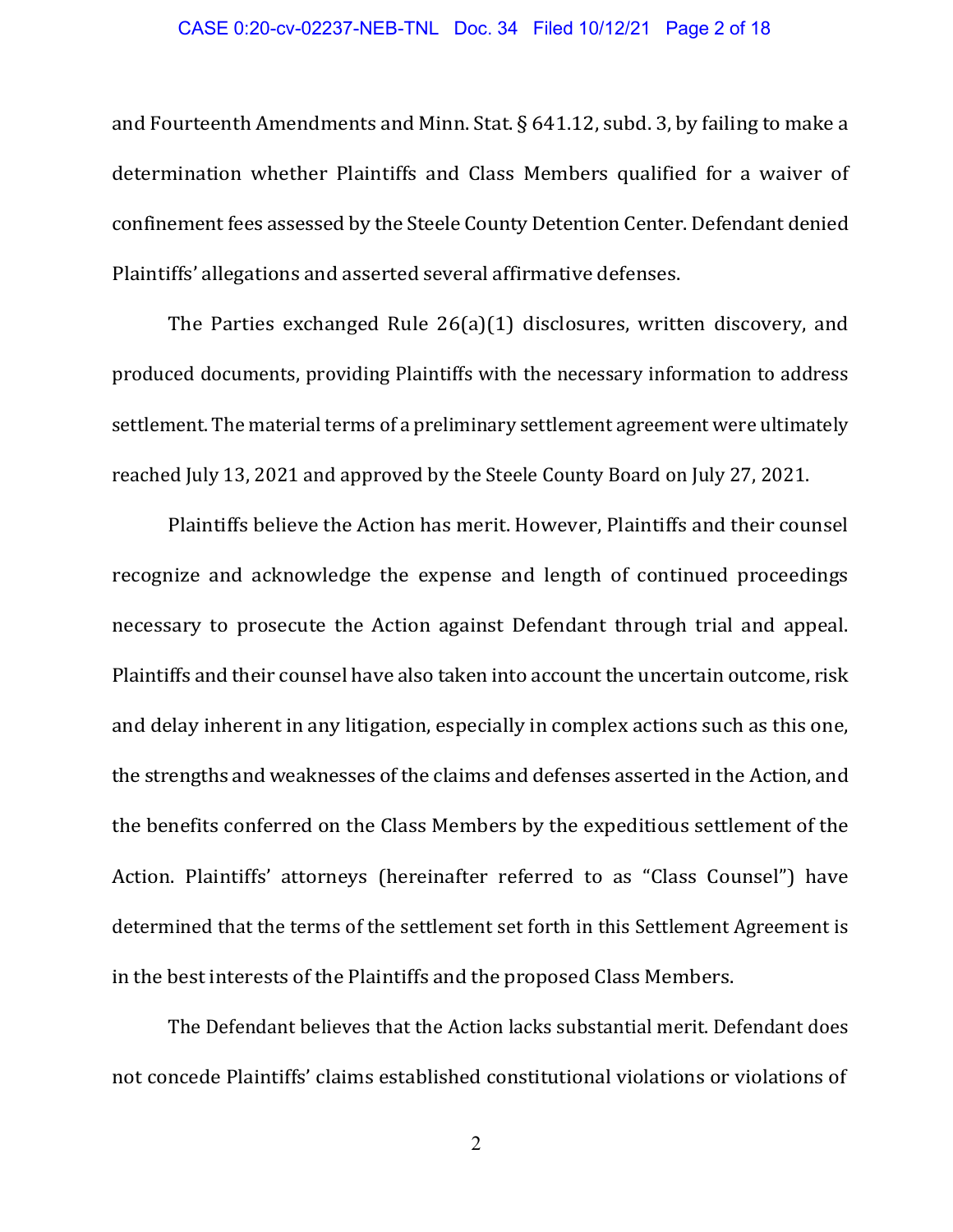#### CASE 0:20-cv-02237-NEB-TNL Doc. 34 Filed 10/12/21 Page 3 of 18

Minnesota law. However, Defendant recognizes and acknowledges the expense and length of continued proceedings necessary to defend the Action through trial and appeal. Defendant and his counsel have also taken into account the uncertain outcome, risk and delay inherent in any litigation, especially in complex actions such as this one, the strengths and weaknesses of the claims and defenses asserted in the Action, and the public interest benefits available with the expeditious settlement set forth in this Settlement Agreement. This Settlement Agreement shall not be construed or deemed to be evidence or an admission or concession by Defendant of any fault or liability for damages whatsoever. Defendant, upon advice of counsel, has determined it is desirable that the Action be settled in the manner and upon the terms and conditions set forth herein.

#### **General Provisions**

# **A. PLAINTIFF'S CLAIMS ARE DISMISSED WITH PREJUDICE AND GENERAL RELEASE**

- 1. The parties agree Plaintiff Jaeger's claims will be dismissed for \$0, with prejudice and Plaintiff Jaeger will not proceed as a class representative. Plaintiff Jaeger did not have funds withheld for confinement fees. The parties therefore agree Plaintiff Coffey will serve as the Class Representative.
- 2. Settlement includes a full, general release of any claims against Defendant, his employees, officers, agents, and insurers that have been made or could have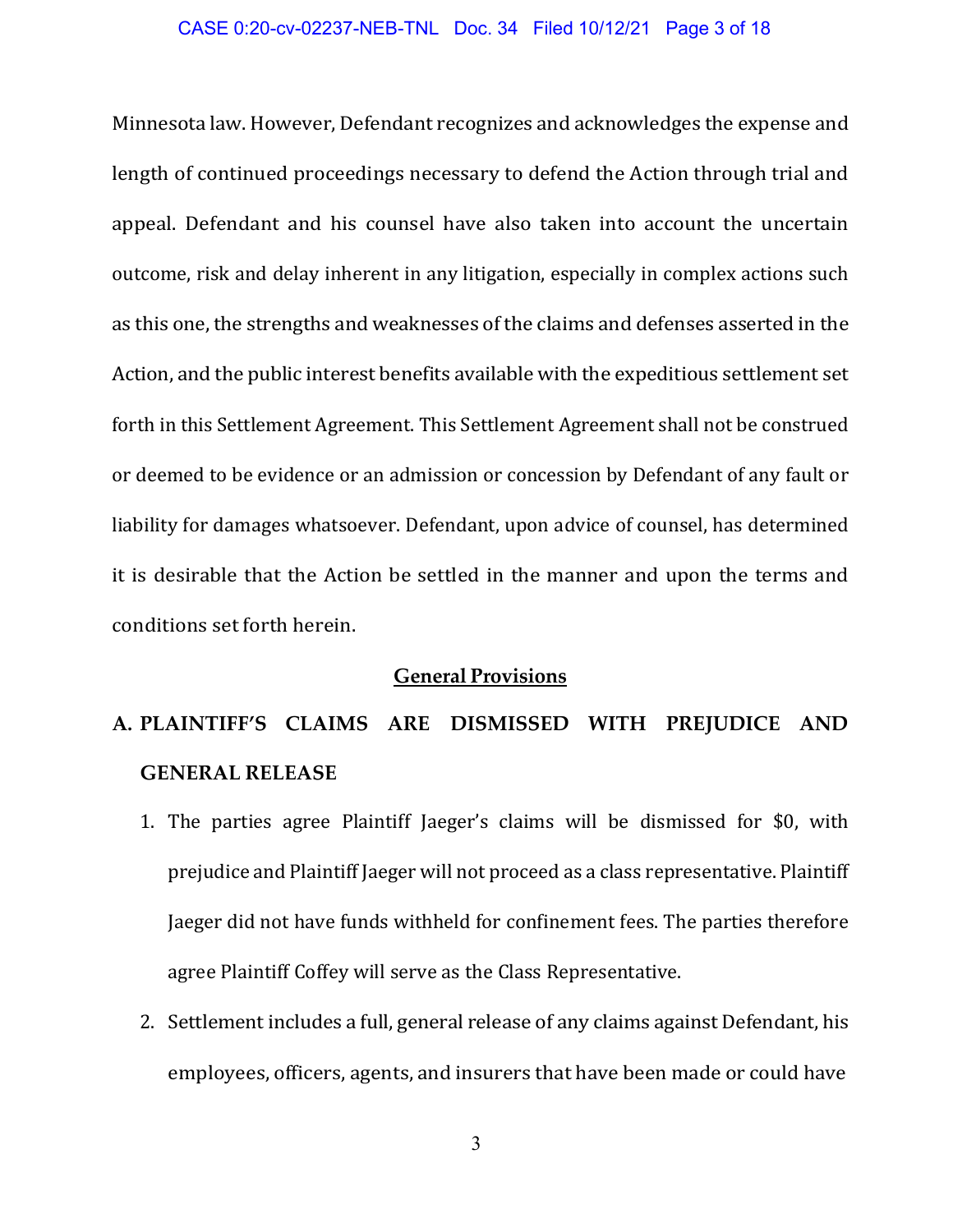been made. This Agreement does not release any claims of individuals who are not defined class members. The parties understand Minn. Stat. § 541.05 applies to Minnesota Department of Revenue collections from the date of invoice. The County will not seek collection from anyone six years after they have been invoiced, but the parties agree the County is not responsible for any actions or inactions of the Minnesota Department of Revenue.

3. The Parties agree to file a Stipulation of Dismissal with prejudice.

#### **B. POLICY CHANGES**

4. Steele County agrees to change its Pay-for-Stay policy to more clearly comply with Minn. Stat. § 641.12, subd. 3(b). The County agrees its policy will require the following: (1) Determine whether inmates are eligible for a waiver by inquiring about their ability to pay when they are presented with invoice; and (2) Communicate to inmates at the time they are invoiced that the law requires a waiver if they are unable to pay, that they may request a waiver, and detail the procedure for doing so.

## **C. FORM OF FINANCIAL AFFIDAVIT**

5. The parties agree that a form of financial affidavit substantially as set forth in Exhibit 1 to this Agreement is acceptable.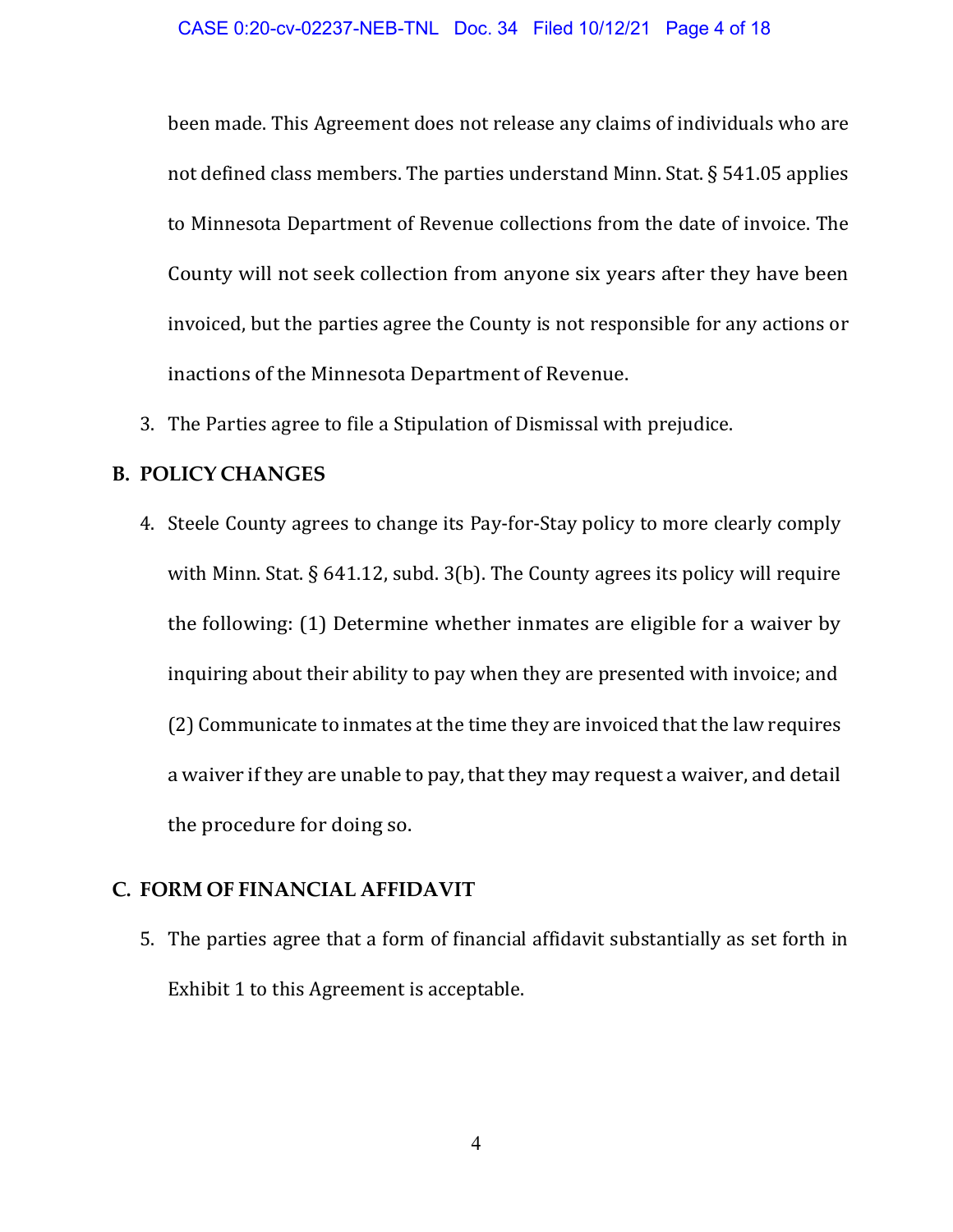#### **D. CLASS CERTIFICATION FOR SETTLEMENT PURPOSES**

- 6. Steele County agrees to conduct a retroactive determination of eligibility for a waiver of confinement fees using the factors set forth in Minn. Stat. § 641.12, subd. 3(b) for all former inmates: (1) who owe outstanding confinement fees; and/or (2) from whom the County withheld jail account funds or otherwise collected payment. The County agrees if it determines any former inmate is eligible for a waiver, it will waive any outstanding balance and, if applicable, return funds withheld or collected and cancel any collection efforts. Refunds will be paid directly to eligible Class Members by the County.
- 7. The Parties agree they will promptly and jointly move the Court for an order preliminarily certifying this case as a class action for purposes of this proposed settlement, to be maintained by Plaintiff Coffey as sole class representative through the undersigned counsel, Legal Assistance to Minnesota Prisoners (LAMP). The "Class" shall be defined as:

**Former Steele County Detention Center inmates who owe outstanding confinement fees and/or from whom the County withheld jail account funds or otherwise collected payment from the individual or revenue recapture who were invoiced September 18, 2014 – July 13, 2021** 

8. It is expressly understood that the Class does not include any individuals who were boarded by Steele County on behalf of another County or whose confinement fees were already waived unless any fees were collected before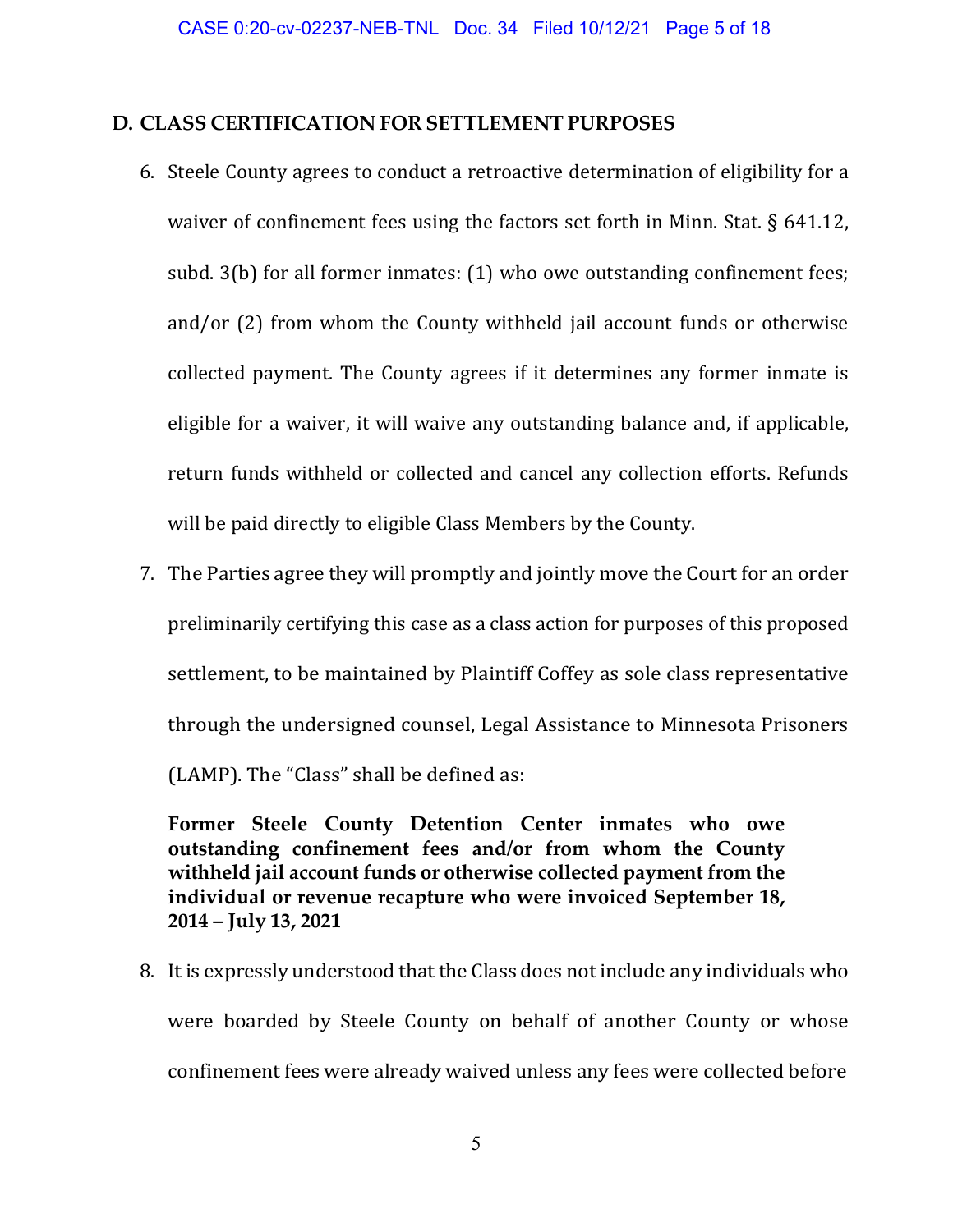#### CASE 0:20-cv-02237-NEB-TNL Doc. 34 Filed 10/12/21 Page 6 of 18

that waiver or the waiver was only a partial waiver of fees owed. The presumed Class Members are identified in Confidential Exhibit 2, as further explained below. The Parties agree a waiver request form, utilizing the attached form at Exhibit 3, will be submitted to each Class Member with a requirement to return a complete form to Steele County no later than March 1, 2022.

9. Defendant will review returned waiver applications to determine eligibility for a waiver of confinement fees invoiced between September 18, 2014, through July 13, 2021. This determination will be reached using the factors set forth in Minn. Stat. § 641.12, subd. 3(b), utilizing the attached form (Exhibit 3).

10.This determination will then be handled in one of the following manners:

- a. For those inmates who are eligible for a waiver and paid the fees or had fees withheld from their inmate account, either in part, or in full, Steele County will issue a refund payable to the individual. Further, Steele County will cancel any collection submission to the Minnesota Department of Revenue. Steele County asserts it has adequate funds to distribute any necessary refunds.
- b. For those inmates who are eligible for a waiver and did not pay the fees or have fees withheld from their inmate account, the invoice will be canceled.

6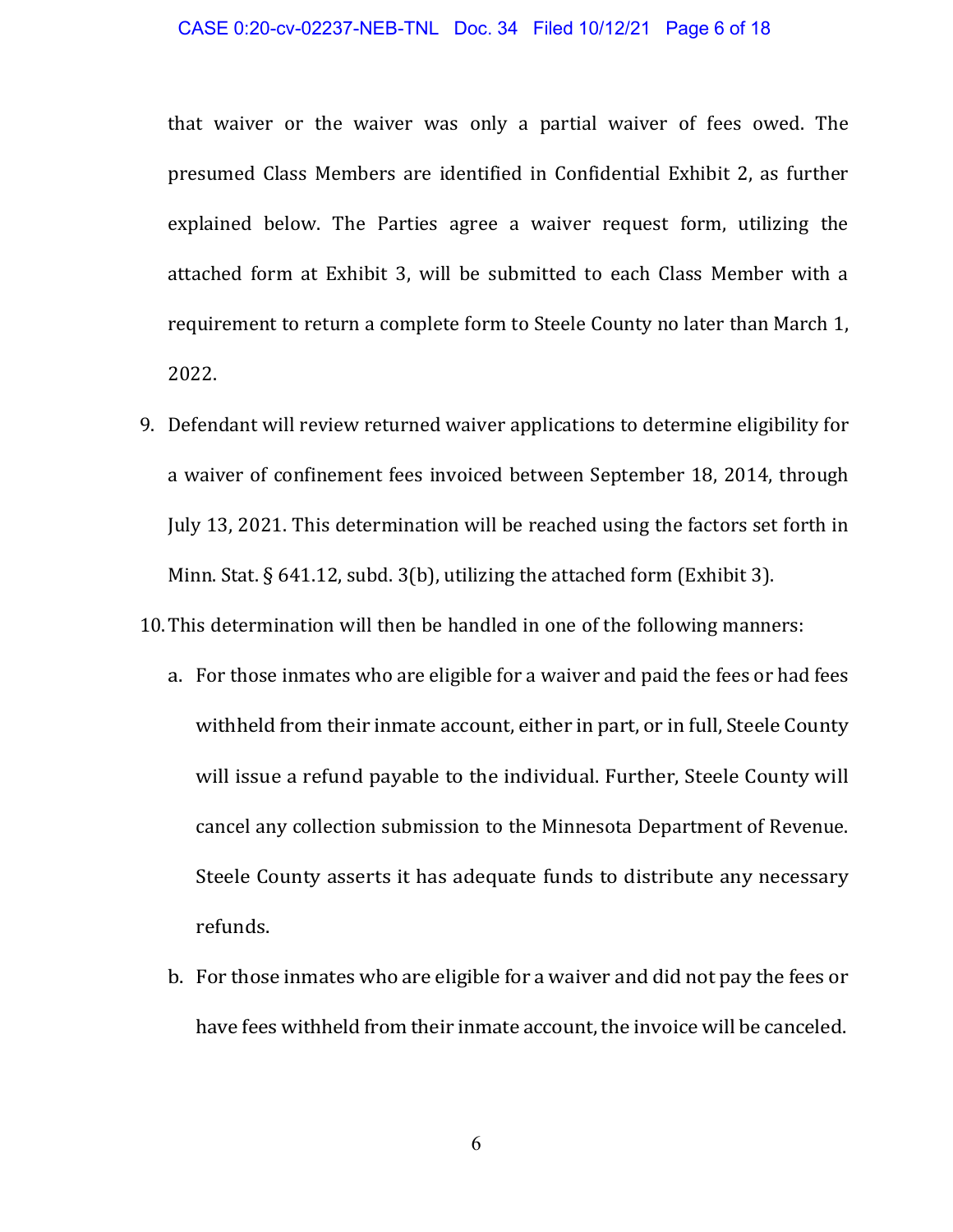Further, Steele County will cancel any collection submission to the Minnesota Department of Revenue.

- c. For those inmates who respond and are not eligible for a waiver, they will be notified of the determination their waiver request was denied.
- d. For those inmates who do not respond, they will be deemed ineligible for a waiver, and no further action will be taken during this class period. However, if a class member does not timely respond to the class notification and later seeks a waiver after the class period closes, the County agrees it will consider an untimely submission of a waiver request.
- 11.The Parties agree, solely for the purpose of this settlement and its implementation that the action may proceed as a class action in accordance with Rule 23(e). However, if such settlement fails to be approved or otherwise fails to be consummated, then the temporary class shall be decertified and the matter shall proceed.
- 12.In the event that the settlement receives preliminary approval by the Court, the Parties agree to move jointly for permanent certification as a class action for purposes of settlement in conjunction with their motion.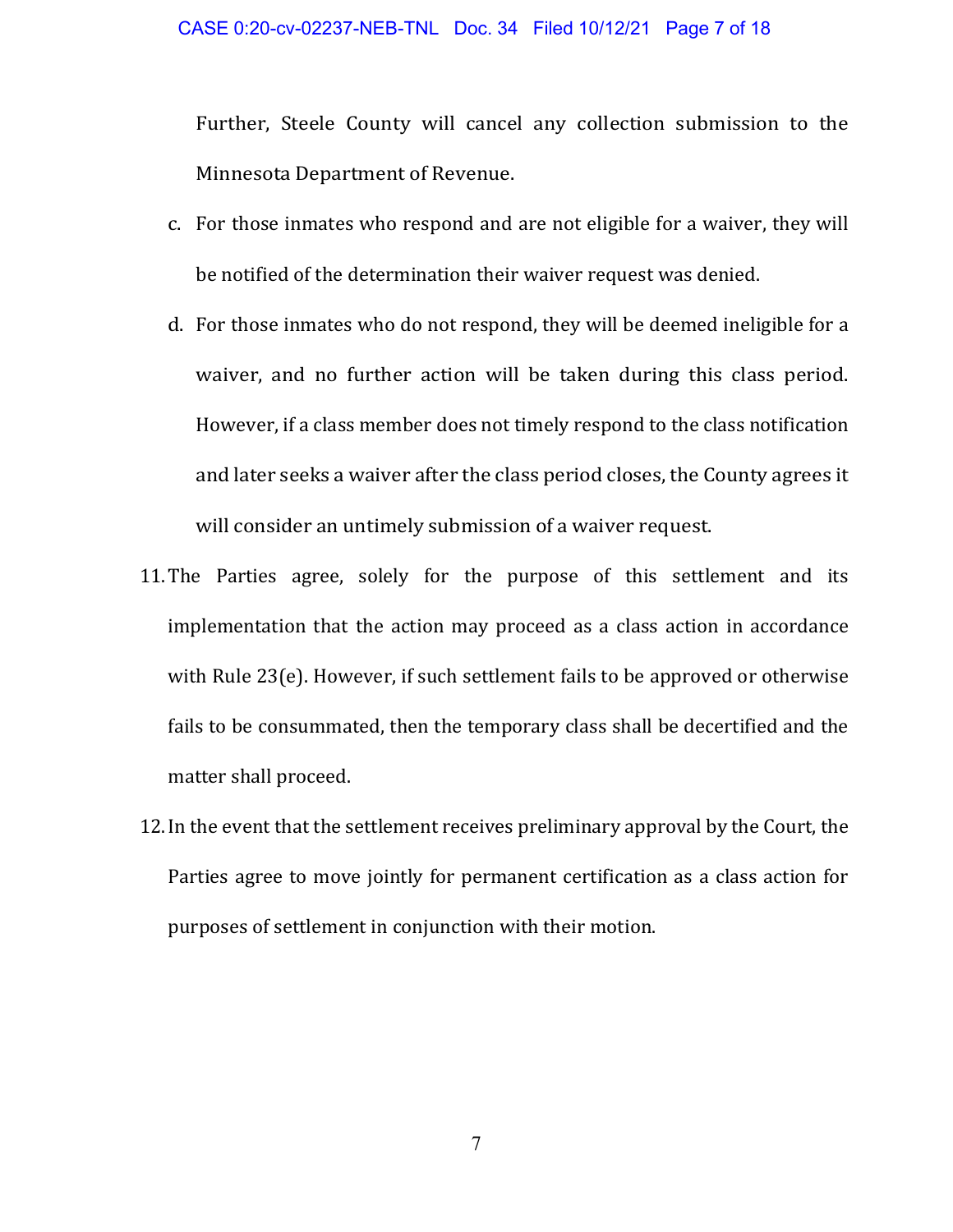#### **E. CLASS NOTICE REGARDING PROPOSED CLASS SETTLEMENT**

- 13.The Parties agree they shall jointly request the Court to approve forms and procedure for providing notice to members of the class regarding the preliminary class certification and the proposed class settlement.
- 14.**Mailed notice to potential Class Members.** The Class Administrator, no later than December 1, 2021, will provide notice to the Class Members listed in Exhibit 2, other than the named Plaintiffs, by first class mail. The notice to be mailed to potential Class Members shall be substantially in the form contained in Exhibit 4. Addresses listed on prior invoices for presumed class members who are to receive this notice are listed in Exhibit 2, which will be filed under seal. Notice shall be mailed to the most recent address available to the Class Administrator unless Class Counsel or Defendant's counsel are aware of more current or accurate address, in which case the most current or accurate address shall be used.
- 15.**Published notice.** The Class Administrator will publish notice of the preliminary class certification and proposed settlement one time, no later than December 1, 2021, in each of the following publications: the Star Tribune (local printing), St. Paul Pioneer Press (local printing), Steele County Times, and Owatonna People's Press. The published notice shall be substantially in the form contained in Exhibit 5.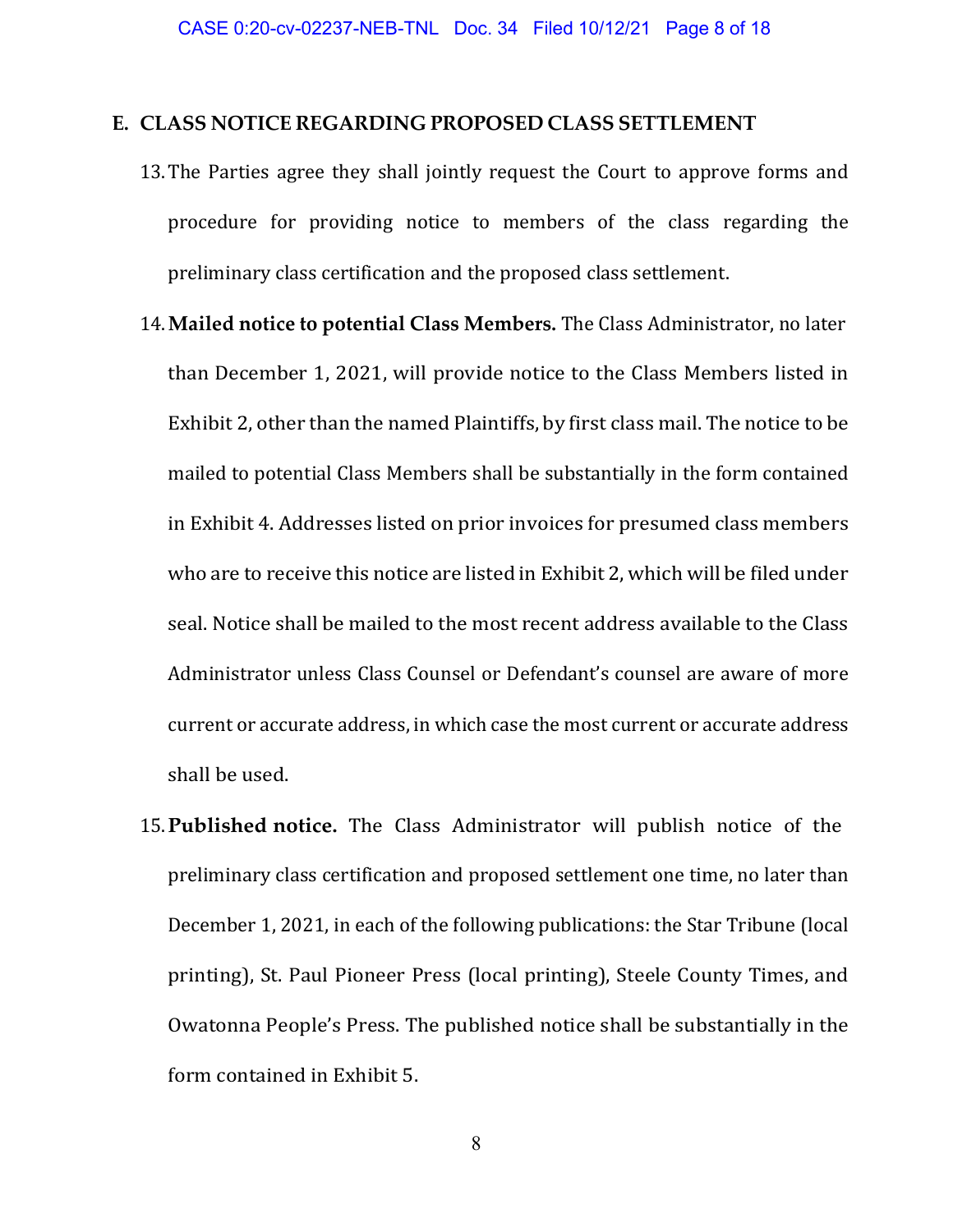16.Class Counsel has authority to employ reasonable efforts to contact potential Class Members as part of their representation of the Class. Class Counsel also has authority to employ reasonable efforts to contact potential Class Members who are not reachable by mail in order to provide copies of the notices approved by the Court.

#### **F. OPT-OUT OPPPORTUNITY**

- 17.If a potential Class Member does not request exclusion from the Class (i.e., optout), they will be deemed a Class Member for purposes of this Agreement and shall be bound by the settlement.
- 18.Any person who is named or otherwise eligible to be a Class Member has the right to opt-out of this settlement. Participation in this settlement is not mandatory. Any individual who opts out of this settlement will not receive the benefits provided by the terms of this Settlement Agreement.
- 19.Any person who chooses to opt out must submit a written, signed request to opt out, stating (1) name, address, and telephone number, (2) a reference to the litigation, and (3) a statement that they choose to opt out of the Class. Exhibit 6 provides a form that can be used to document the opt-out. Requests to opt-out must be sent to:

Bradford Colbert, LAMP Mitchell Hamline School of Law 875 Summit Avenue, Room 254 St. Paul, MN 55105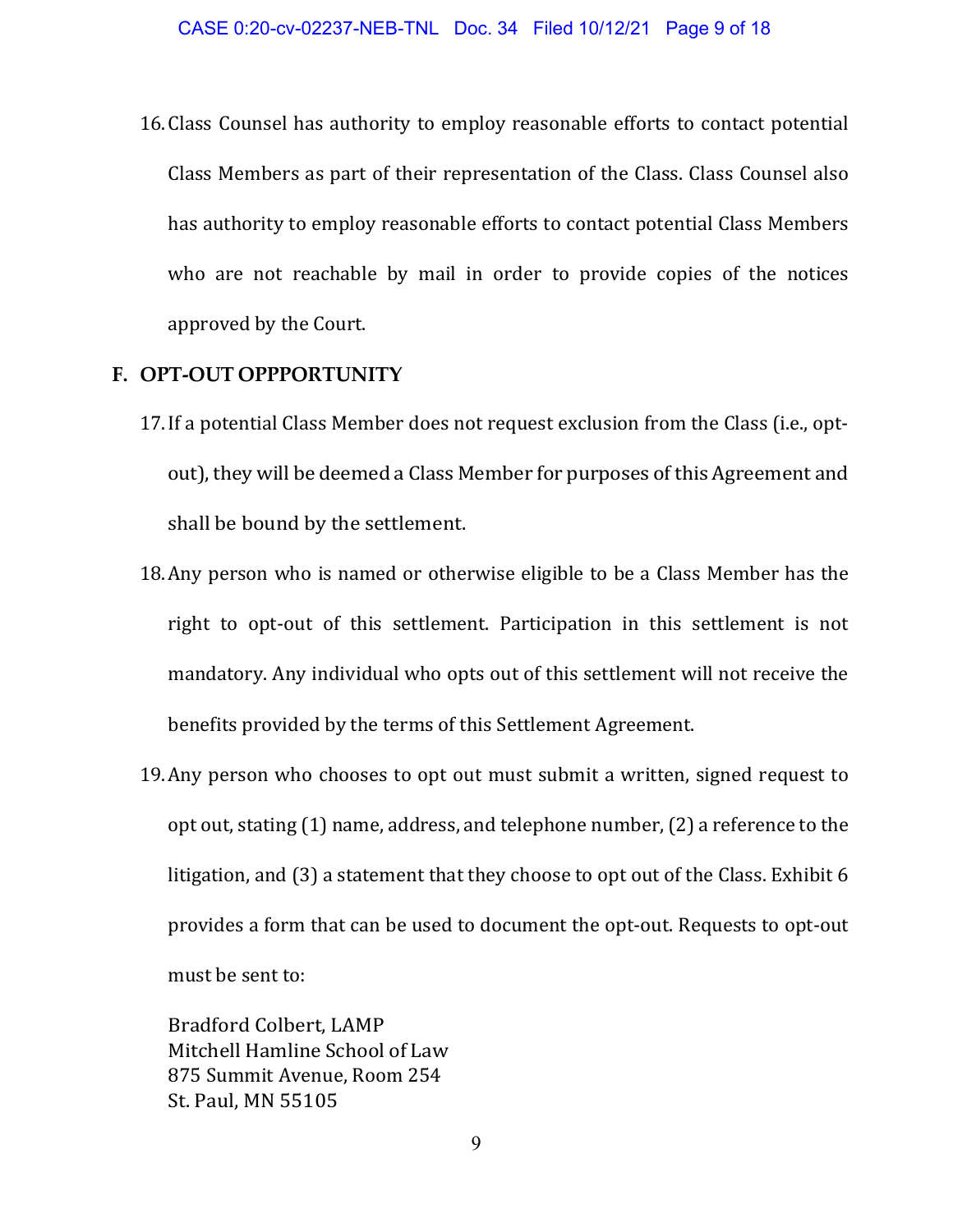20.Mr. Colbert will provide a copy of any opt-out documents received from potential Class Members to Defendant's counsel within ten (10) days of receipt. The deadline for opting out of the settlement is February 1, 2022.

#### **G. CLASS MEMBER RIGHT TO INTERVENE OR OBJECT TO SETTLEMENT**

21.Any class member who does not opt out will have the right to intervene in the litigation and to comment on or object to the settlement, the award of attorney's fees and costs, or other terms of this Settlement Agreement. Such objection should be received by the Court by March 28, 2022, or 14 days prior to the final fairness hearing.

#### **H. PRELIMINARY APPROVAL OF THE SETTLEMENT**

- 22.Promptly after the execution of this Settlement Agreement, the Parties shall jointly apply to the Court for an order (the "Preliminary Approval Order") substantially in the form attached as Exhibit 7.
- 23.Pursuant to 28 U.S.C. § 1715, within ten (10) calendar days of Plaintiff Coffey's filing of the Settlement Agreement and proposed Preliminary Order Defendant shall have prepared and provided to the Attorney General of the United States and the Attorneys General of all states in which members of the Settlement Class reside, a copy of the complaint and any amendments, notice of any scheduled judicial hearing, any proposed or final notification to class members, any proposed or final class action settlement, any settlement agreement, any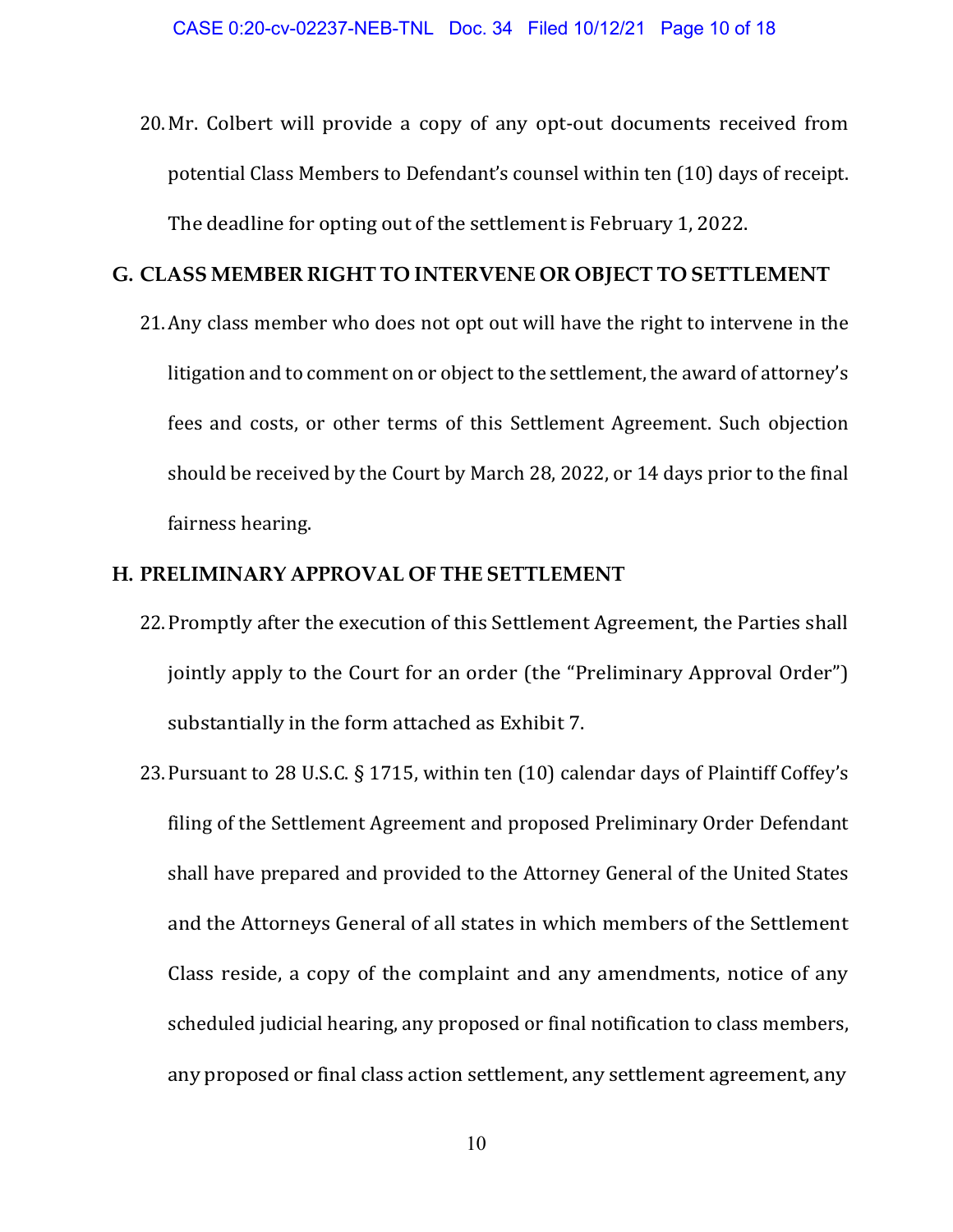final judgment or dismissal, the names of the class members who reside in each State (or an estimate of the number if not feasible), and any written judicial opinion relating to the materials.

## **I. SETTLEMENT AWARD TO CLASS MEMBERS**

24.**The fund is administered by Defendant based on waiver eligibility decisions.** A Class Member is not guaranteed a refund unless and until they are determined to be eligible for a waiver. Defendant will distribute refunds through its general fund as it makes waiver determinations based on the submissions of the Class Members who respond. Class Members' refund amounts will vary, since their confinement fees varied based on their length of confinement and collections. Additionally, others may have had no fees collected but will have collection efforts canceled with no compensation paid to the individual. Defendant's general fund is funded through the power of taxation, and the Parties therefore agree no common fund need be established for administration. Defendant may address any damages claims of any potential Class Member who chooses to opt-out. Class Counsel shall receive \$27,500 for attorney's fees and costs. Attorney's fees and costs incurred by Defendant's counsel shall be paid by Defendant and/or Minnesota Counties Intergovernmental Trust. Subject to Court-approval, Plaintiff Coffey shall receive an incentive payment in the amount of \$500 for serving as class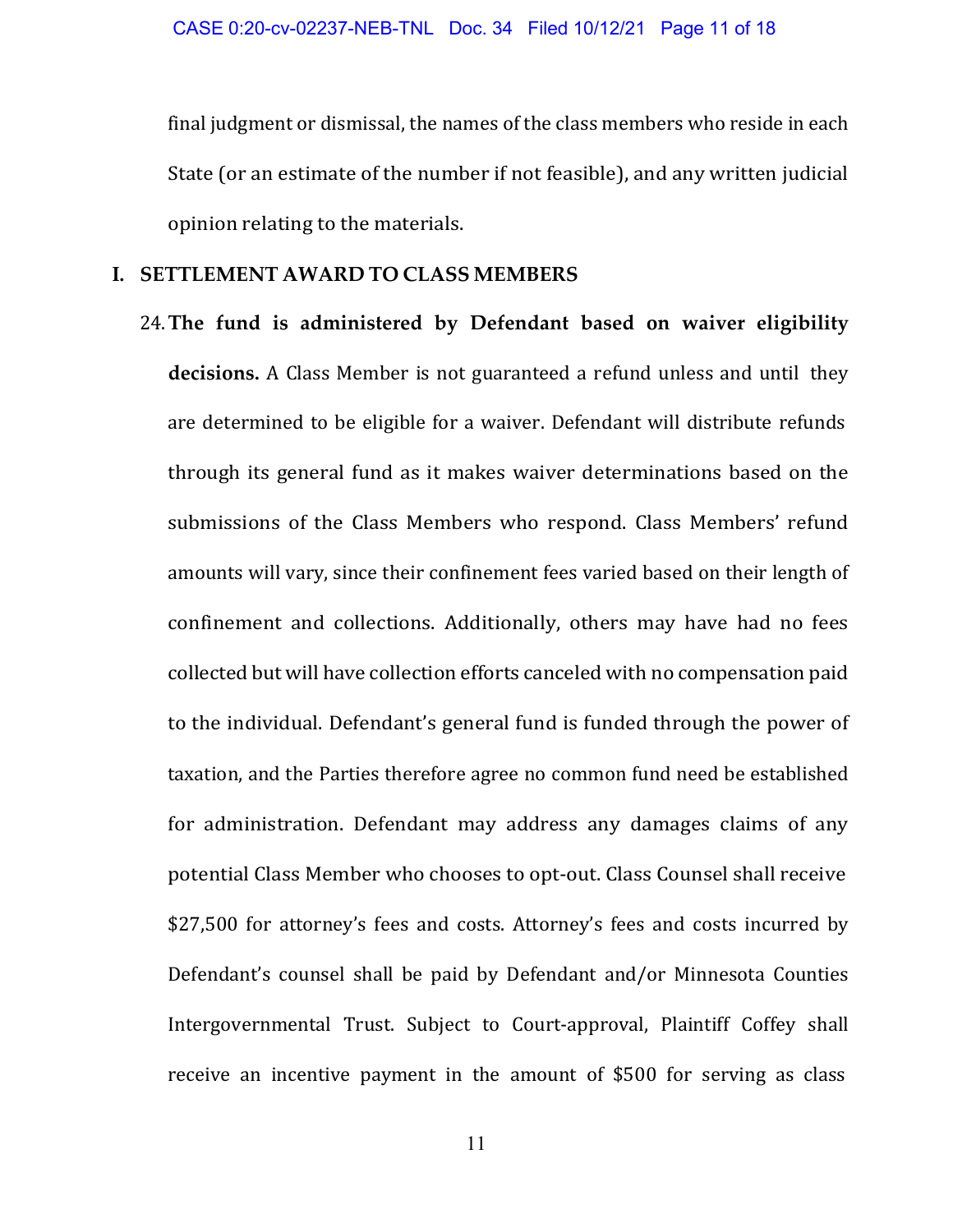representative and undertaking the responsibilities and risks that come therewith. Regardless of Court-approval, Plaintiff Coffey has also received a refund of \$603.04 for his previously-withheld confinement fee and his fees were waived.

25.**Payment.** For those Class Members for which Steele County determines a waiver applies, the County will directly distribute the refund from its general fund.

#### **J. RELEASE**

26.Upon this Court's entry of a Final Order and Judgment approving the Settlement, each Class Member, and all of their respective heirs, executors and administrators, successors and assigns, shall be deemed to have released and forever discharged the Defendant, Steele County, and their past, present and future divisions, board members, elected officials, appointed officials, officers, agents, employees, contractors, or representatives, and other persons or entities, and also including all insurers and counsel for each of the foregoing as well as their predecessors and successors, from any and all claims, actions, suits, obligations, demands, promises, liabilities, costs, expenses and attorney's fees whatsoever (whether individual or class-wide in nature), whether based on any federal or state law or right of action, in law or in equity or otherwise, which the Class Members or any of them ever had, now have, or can have, or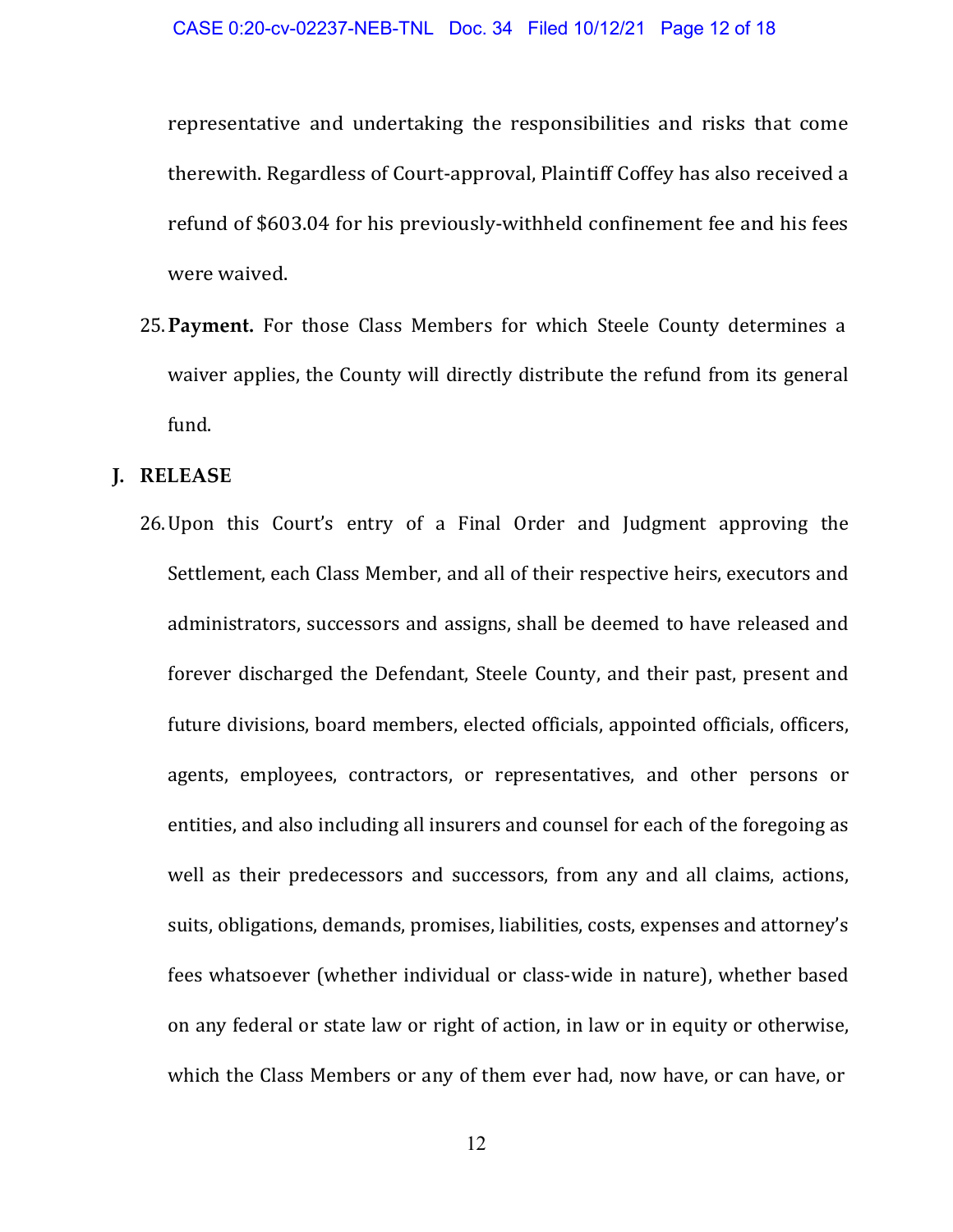shall or may hereafter have, arising out of any acts, failures to act, omissions, representations, facts, events, transactions or occurrences set forth or alleged in the Action or in any way related, directly or indirectly to the subject matter of the Action. The Settlement includes but is not limited to, a full resolution and discharge of claims for attorney's fees, costs, prejudgment interest and postjudgment interest, of all Class Members who have not effectively opted out. The terms of such final judgment shall have the same effect as if such persons had executed appropriate releases.

## **K. INCENTIVE PAYMENT**

27.For his participation as a class representative, Isaiah Coffey will receive \$500.

#### **L. ATTORNEY'S FEES**

28.Class counsel, at the time it seeks final approval of this Settlement Agreement, shall seek an attorney's fees award of \$27,500, which shall also provide for payment of costs incurred. Class counsel implemented a legal strategy in this case that provided significant value to each Plaintiff and Class Member. By settling early in the discovery process, Class Counsel was able to obtain injunctive relief in the form of policy changes and retroactive determination, as well as potentially numerous refunds for Class Members who are eligible for fee waivers, without incurring additional, significant costs or requiring Class Members to pursue uncertain, small claims on their own. There is no right to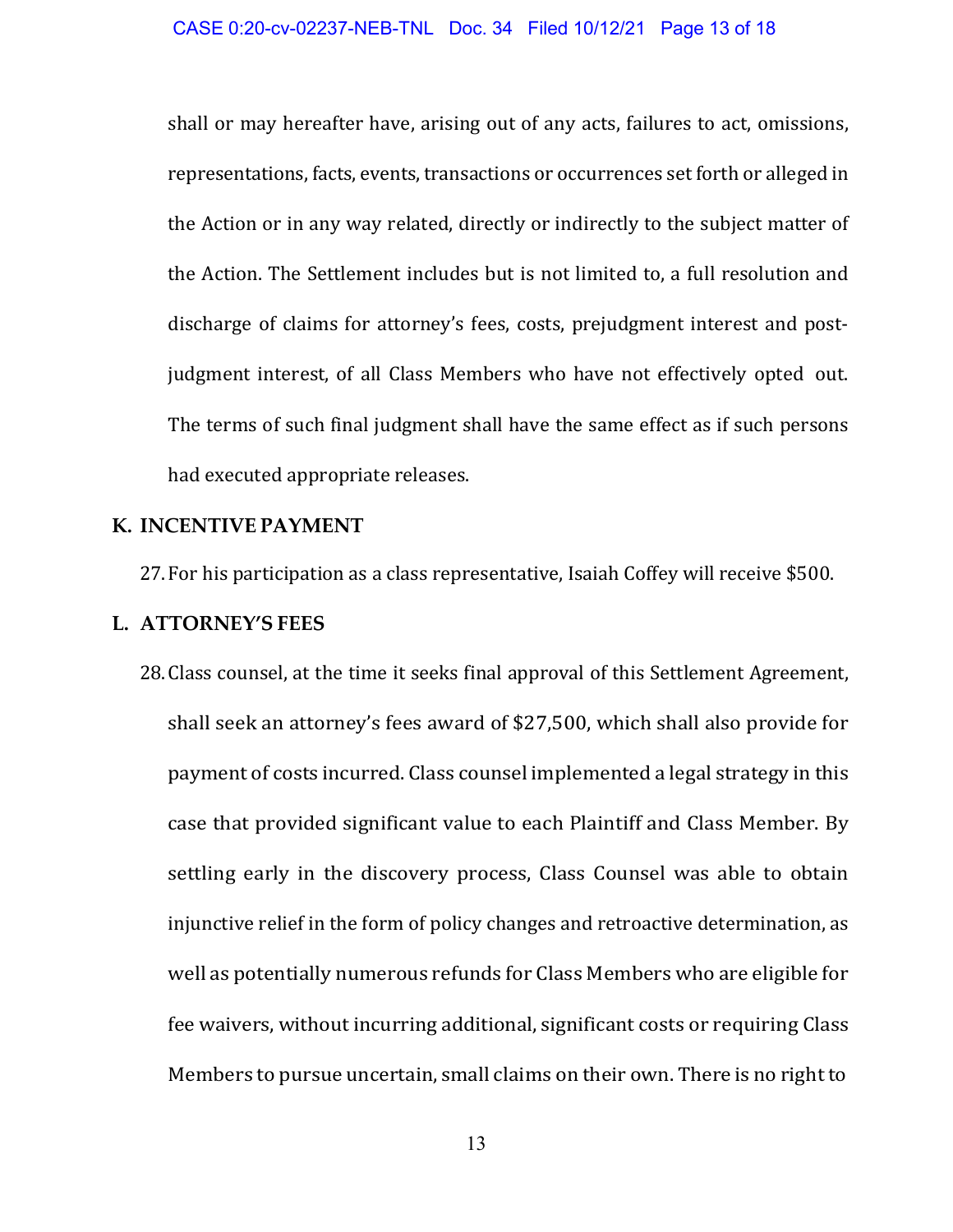attorney's fees or costs from Defendant beyond those covered in this paragraph. Outside of this provision, each party shall pay for its own attorney's fees and costs.

## **M. CLASS ADMINISTRATION FEES**

29. Steele County will pay the actual cost of class administration up to \$5,000. Any amount beyond \$5,000 will be paid by LAMP to the class administrator.

## **N. DISPUTE RESOLUTION PROCESS**

30.The Parties hereby agree that any dispute shall be presented to the Magistrate Judge for this case for final resolution. The Court may use an informal or formal process to decide such disputes, and its decision shall be final and binding on the parties. The Magistrate Judge shall be expected to implement this Settlement Agreement in accordance with its material terms.

## **O. CONTACT INFORMATION**

31.For any questions concerning this Settlement Agreement, eligibility, claims, or any related questions, all Class Members are encouraged to contact Class

Counsel, specified herein:

Bradford Colbert, Esq. LAMP Mitchell Hamline School of Law 875 Summit Avenue, Room 254 St. Paul, MN 55105 (651) 290-6413 lamp@mitchellhamline.edu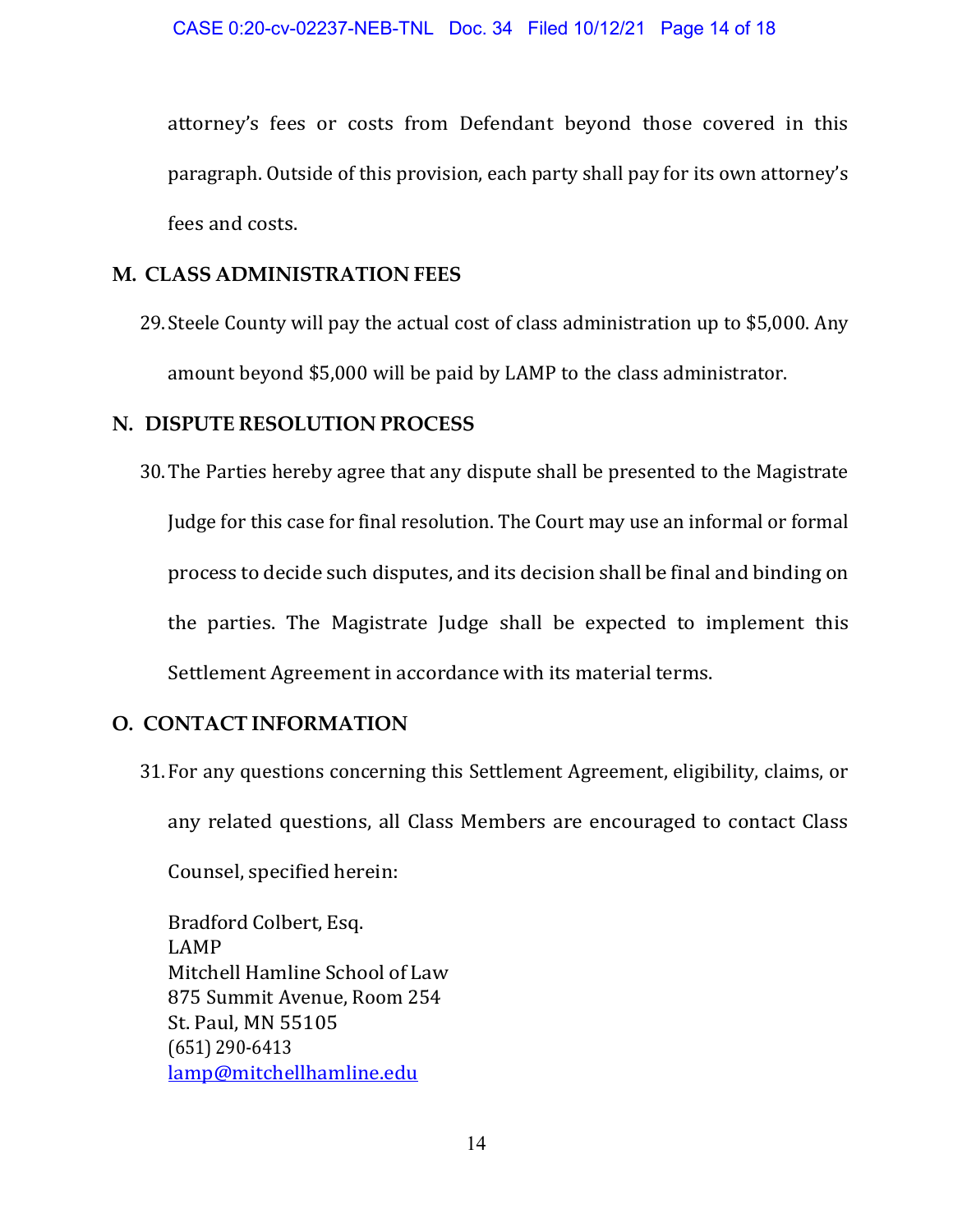#### CASE 0:20-cv-02237-NEB-TNL Doc. 34 Filed 10/12/21 Page 15 of 18

Any questions or contacts needed with Steele County or Defendant may be made

with:

IVERSON REUVERS Stephanie Angolkar, Esq. 9321 Ensign Avenue South Bloomington, MN 55438 Direct: (952) 548-7216 stephanie@iversonlaw.com

#### **P. NOTICE OF FINAL SETTLEMENT APPROVAL AND CLAIMS**

#### **PROCEDURE**

32.At the time the Court considers the Order Granting Preliminary Approval, the Parties will request that the Court set a Final Fairness Hearing. At the Final Fairness Hearing, the Parties will request that the Court, among other things: (a) enter an Order Granting Final Approval in accordance with this Agreement; (b) conclusively certify the Settlement Class; (c) approve the Settlement Agreement as final, fair, reasonable, adequate and binding on all Class Members; and (d) permanently enjoin any Class Member who has not optedout from bringing any proceeding in Court. The Court's Order Granting Final Approval shall be available for Class Members to review at www.mitchellhamline.edu/clinics/lamp-legal-assistance-to-minnesotaprisoners/ for at least 30 days after the Order is filed.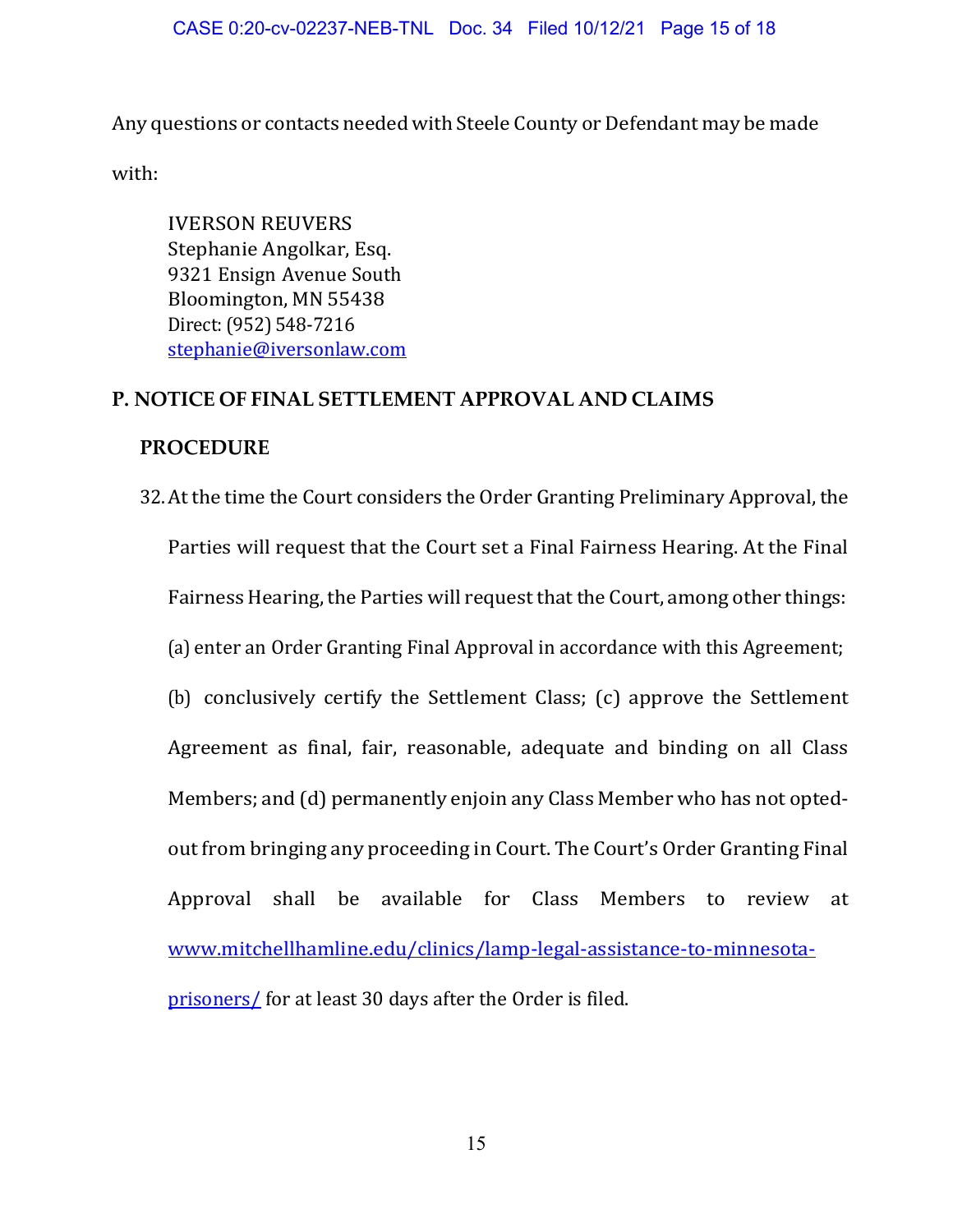## **Q. REASONABLENESS OF SETTLEMENT**

33. Counsel for the Parties agree and represent to the Court that the settlement described herein is a reasonable compromise of the claims raised in this action and is fair to all Parties and Class Members. Counsel will provide the Court with a full explanation of the basis for this settlement in support of their motion for final approval. For purposes of preliminary approval, counsel represent to the Court that given the risks to Plaintiffs, Class Members, and Defendant in litigating these claims through trial, the enormous costs in dollars and time the trial of this action would require, it is in the best interests of all Parties and Class Members to settle this case at this time and the settlement terms are reasonable.

# **R. ENTRY OF JUDGMENT AND CONTINUING JURISDICTION**

- 34.The Parties agree that they will jointly move for entry of judgment in the abovecaptioned action, to be entered in conjunction with the Court's final approval of the class settlement, dismissing all claims of the Class Members with prejudice.
- 35. The Parties will ask the Court to retain jurisdiction over this matter for purposes of resolving disputes as they may arise in the future.

#### **S. NO ADMISSION OF LIABILITY**

36.This Settlement Agreement is not intended to be and shall not operate as an admission of liability or wrongdoing on the part of Defendant, Steele County,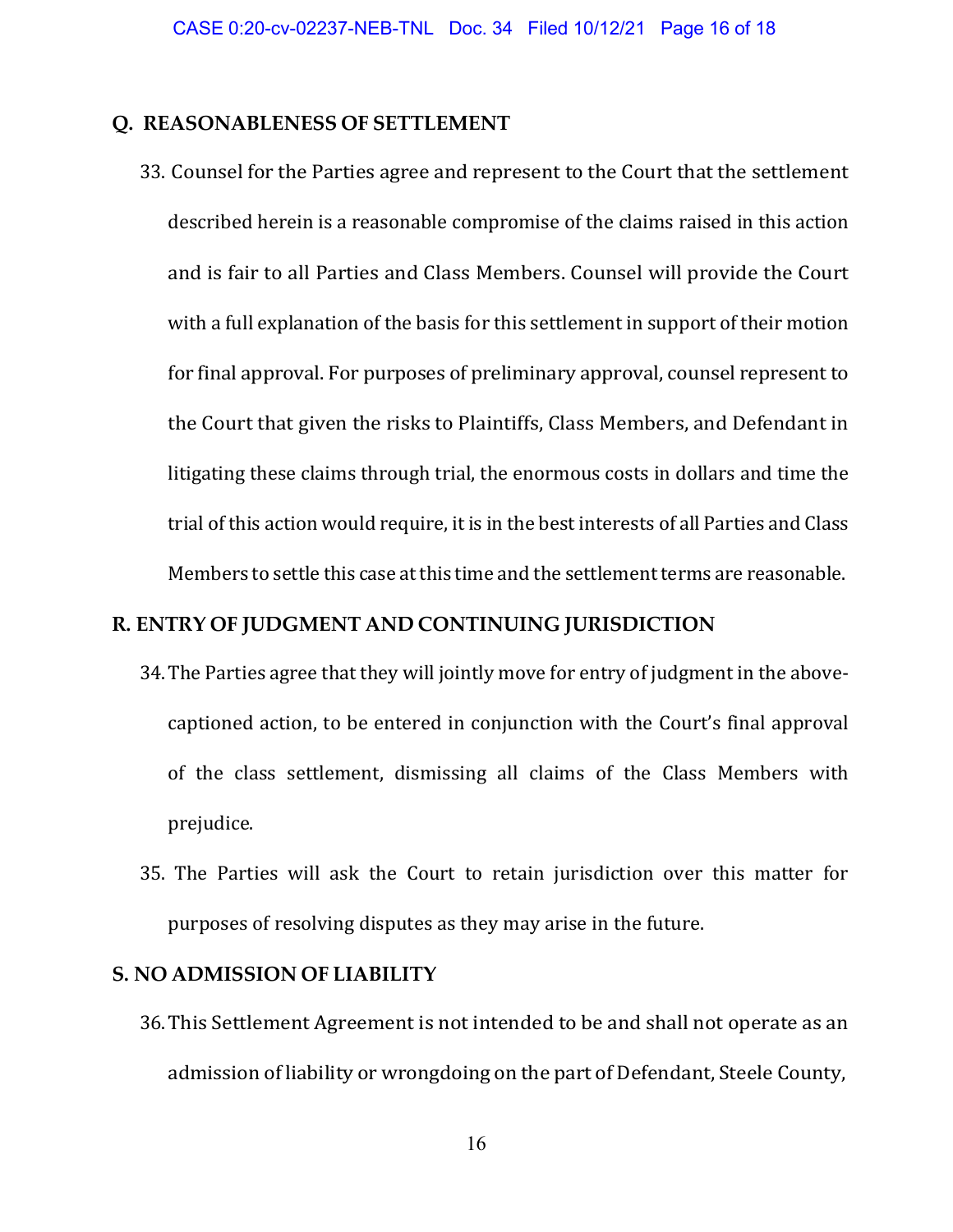or any of their agents, employees, or representatives with respect to the underlying action or any allegations or claims therein.

## **T. EXHIBITS INCORPORATED**

- 37.The following exhibits are incorporated herein by reference as if fully restated:
	- Exhibit 1 Form of Financial Affidavit
	- Exhibit 2 List of Class Members
	- Exhibit 3 Retroactive Waiver Application
	- Exhibit 4 Mailed Notice to Class Members
	- Exhibit 5 Published Notice

Exhibit 6 – REQUEST FOR EXCLUSION (OPT-OUT FORM)

Exhibit 7 – Preliminary Approval Order on Class Certification and Proposed

Settlement

This Settlement Agreement has 18 pages, counting signatures and not counting exhibits. This Settlement Agreement includes all pages, both the Settlement Agreement and its attached exhibits.